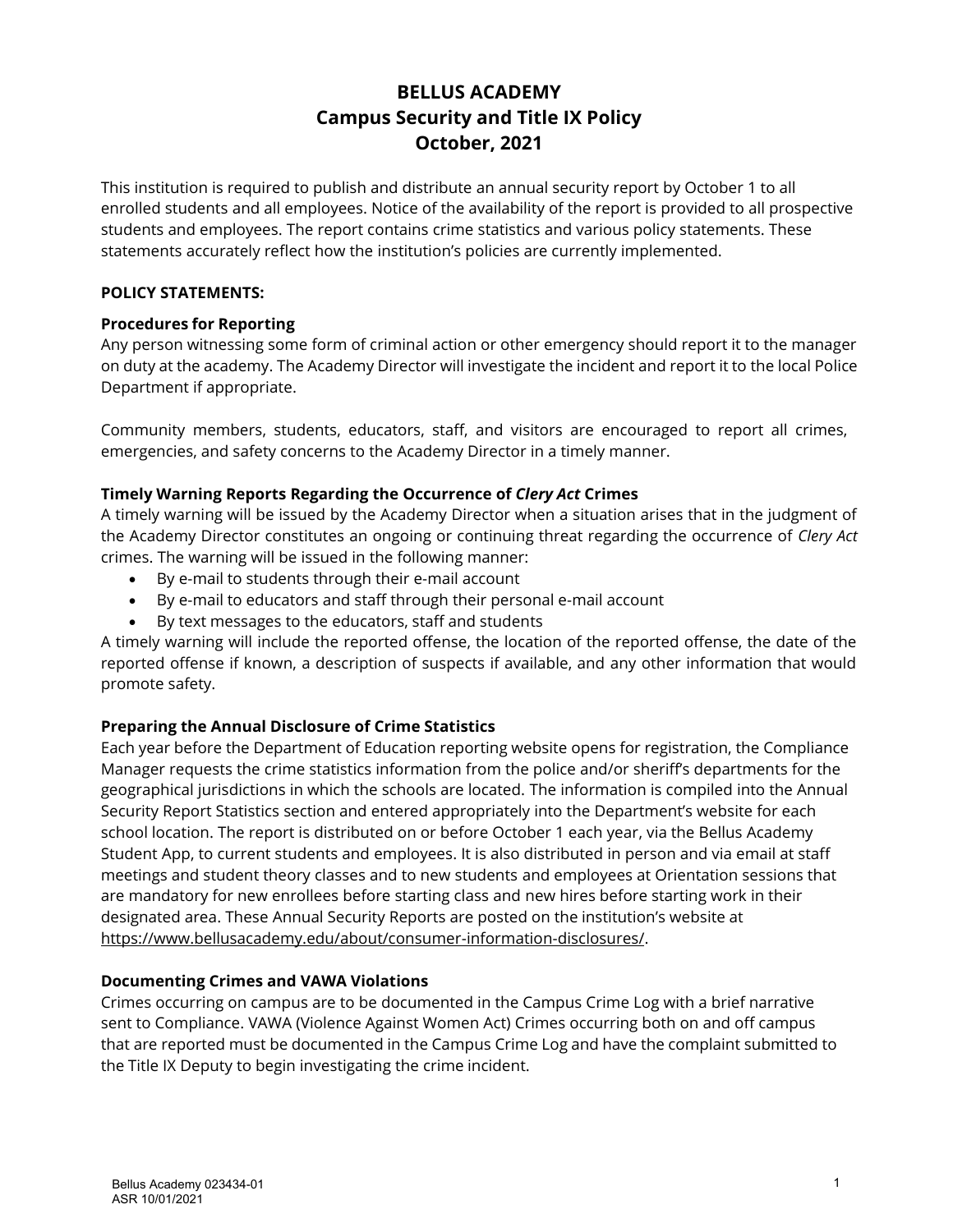#### **A crime, emergency, or safety concern may also be reported to the following campus officials:**

- Academy Director Poway Phone (858) 748-1490
- Academy Director El Cajon Phone (619) 442-3407
- Academy Director Chula Vista Phone (619) 474-6607
- Academy Director Manhattan Phone (785) 539-1837
- Crimes, emergencies, and safety concerns at the Poway campus should also be reported to the San Diego Sheriff's Department at (858) 565-5200.
- Crimes, emergencies, and safety concerns at the Chula Vista campus should also be reported to the Chula Vista Police Department at (619) 691-5151.
- Crimes, emergencies, and safety concerns at the El Cajon campus should also be reported to the El Cajon Police Department at (619) 579-3311.
- Crimes, emergencies, and safety concerns at the Manhattan campus should also be reported to the Riley County Police Department at (785) 537-2112.
- Reports may also be made by calling 911 for any of the campus locations.

### **Voluntary and Confidential Reporting Procedures**

If you are the victim of a crime and do not want to pursue action through Bellus Academy or the criminal justice system, you may still want to consider making a voluntary, confidential report. With your permission, the Academy Director can file a report on the details of the incident without revealing your identity. The purpose of a confidential report is to comply with your wish to keep the matter confidential, while taking steps to ensure the future safety of yourself and others. With such information, the academy can keep an accurate record of the number of incidents involving students, educators, staff, and visitors; determine where there is a pattern of crime with regard to a particular location, method, or assailant; and alert the campus community to potential danger. Reports filed in this manner are counted and disclosed in the annual crime statistics for Bellus Academy.

#### **Security of and Access to Campus Facilities**

Bellus Academy operates no on- or off-campus housing facilities.

During business hours, Bellus Academy is open to students, parents, employees, prospective students, clients, and guests. All facilities are locked during non-business hours. During these hours, only authorized personnel are permitted on the premises. During non-business hours, access to Bellus Academy is by key and security code password if issued to an individual. The receptionist, Academy Director, or supervisor will unlock the premises and terminate the alarm each morning. Academic and administrative areas on campus are normally locked after business hours unless they are being used for legitimate evening or educational purposes. The night supervisor, instructor and/or receptionist will lock up and set the alarm in the evening at closing time. A valid student ID card or employee name badge is required for campus access after business hours Monday through Saturday. Each building is secured according to the schedule established by the department responsible for the campus. There will always be two employees closing the facilities in the evening. The alarm system is a motion and infra-red security system. If the system is activated, the police are summoned automatically.

#### **Maintenance of Campus Facilities**

Throughout the year, maintenance is performed weekly at the schools. The maintenance crew and administrators survey the security issues such as parking lots, landscaping, locks, alarms, lighting, and communications to make necessary changes when needed.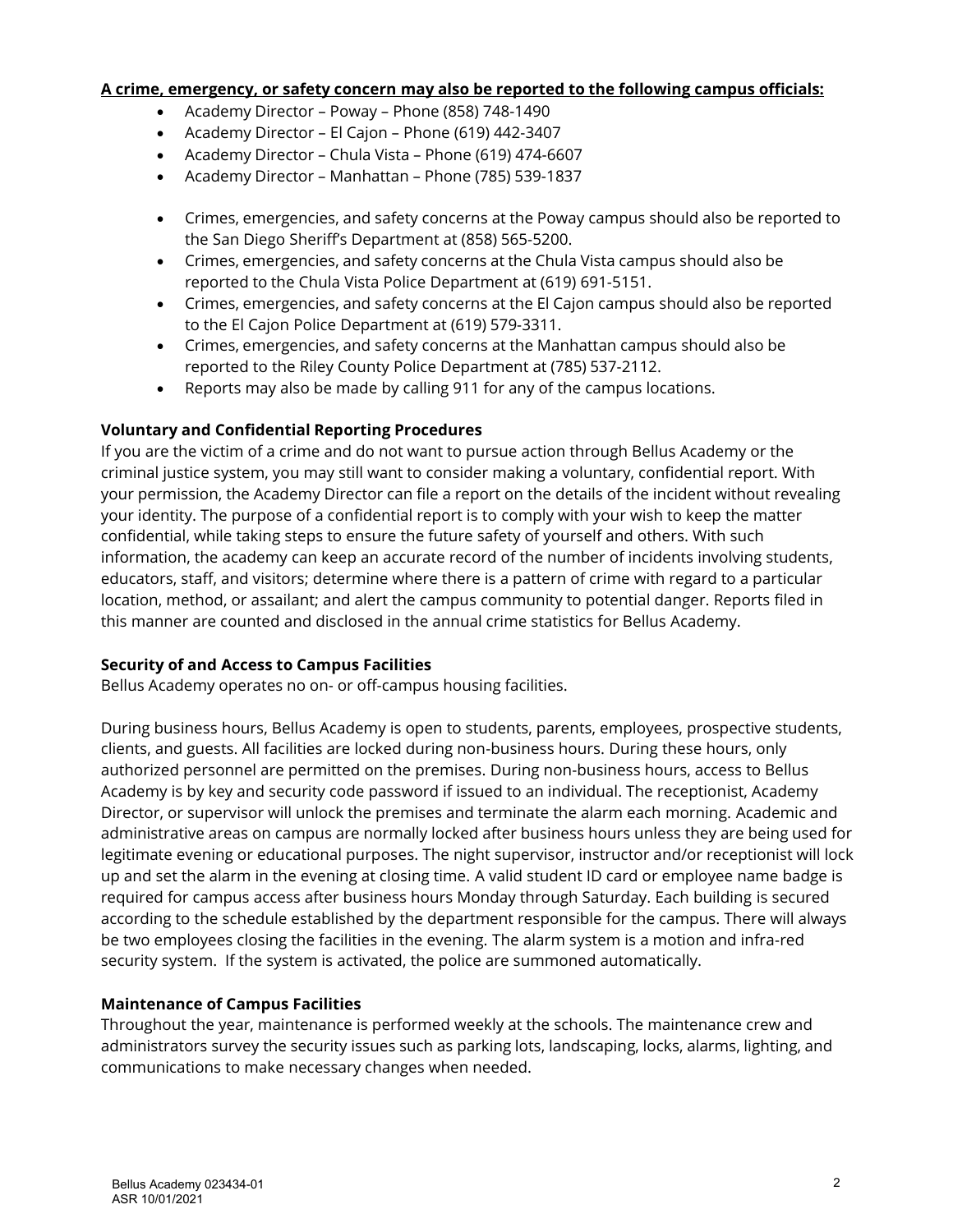### **Campus Law Enforcement**

Bellus Academy does not employ any private security personnel or have a campus police department. The individual academies work with their local law enforcement agency if an issue arises at the school. All incident reports involving students are forwarded to the Academy Director of each campus for review and potential disciplinary action. If assistance is required from other law enforcement, local fire departments, or other emergency agencies, the Academy Director will contact the appropriate unit.

No written MOUs are in place with local law enforcement agencies. Assistance is requested on an asneeded basis.

#### **Accurate and Prompt Reporting of all Crimes**

Community members, students, educators, staff, and visitors are encouraged to report all crimes, emergencies, and safety concerns to the Academy Director in a timely manner.

### **Pastoral and Professional Counselors**

Bellus Academy does not employ any pastoral or professional counselors. If deemed appropriate, students and staff are referred to outside professional agencies. A list of theseagencies is available in the Resource Binder kept in the Academy Director's and/or Student Services office and includes up-to-date online contact information for San Diego and Manhattan health and human services sites. The academy is a training center for the Cut–It–Out Program, a program that provides training for salon professionals to recognize signs of domestic abuse and safely refer clients and students to professional agencies for assistance.

In addition, the academy has made a resource available to the students that is similar to the Employee Assistance Plan offered to employees through the academy's insurance provider. The Student Assistance Plan provides a confidential and anonymous source for counseling for mental health and other issues and is free of charge to the students.

# **Programs to inform students and employees about campus security procedures and practices for the prevention of crimes and to encourage students and employees to be responsible for their own security and the security of others**

Bellus Academy has programs in place to inform students and employees about campus security procedures and practices. During monthly new-student orientation, new employee on-boarding and regular staff meetings as well as periodically in theory classes or student huddles, students and employees are informed about the importance of maintaining secure premises, including the following safety tips:

- Stay alert of your surroundings, wherever you are.
- If you feel uncomfortable in a place, leave right away.
- Keep eyes and ears open, hands free.
- Choose busy streets and avoid going through deserted areas.
- At night, walk in well-lit areas in groups whenever possible.
- Try not to walk or jog alone. Take a friend or walk in groups.
- Avoid carrying large sums of cash.
- When in public spaces, keep valuable items including jewelry, mobile phones and wallets out of sight.
- Avoid returning to campus after dark, or walk in groups to and from buildings.

Staff is also reminded that they can assist in crime prevention by ensuring that all doors are locked at the appropriate times. Also, they must report any suspicious situation to the manager on duty.

### **Monitoring Criminal Activity at Off-Campus Locations**

Bellus Academy operates no off-campus housing and does not recognize any off-campus student organizations.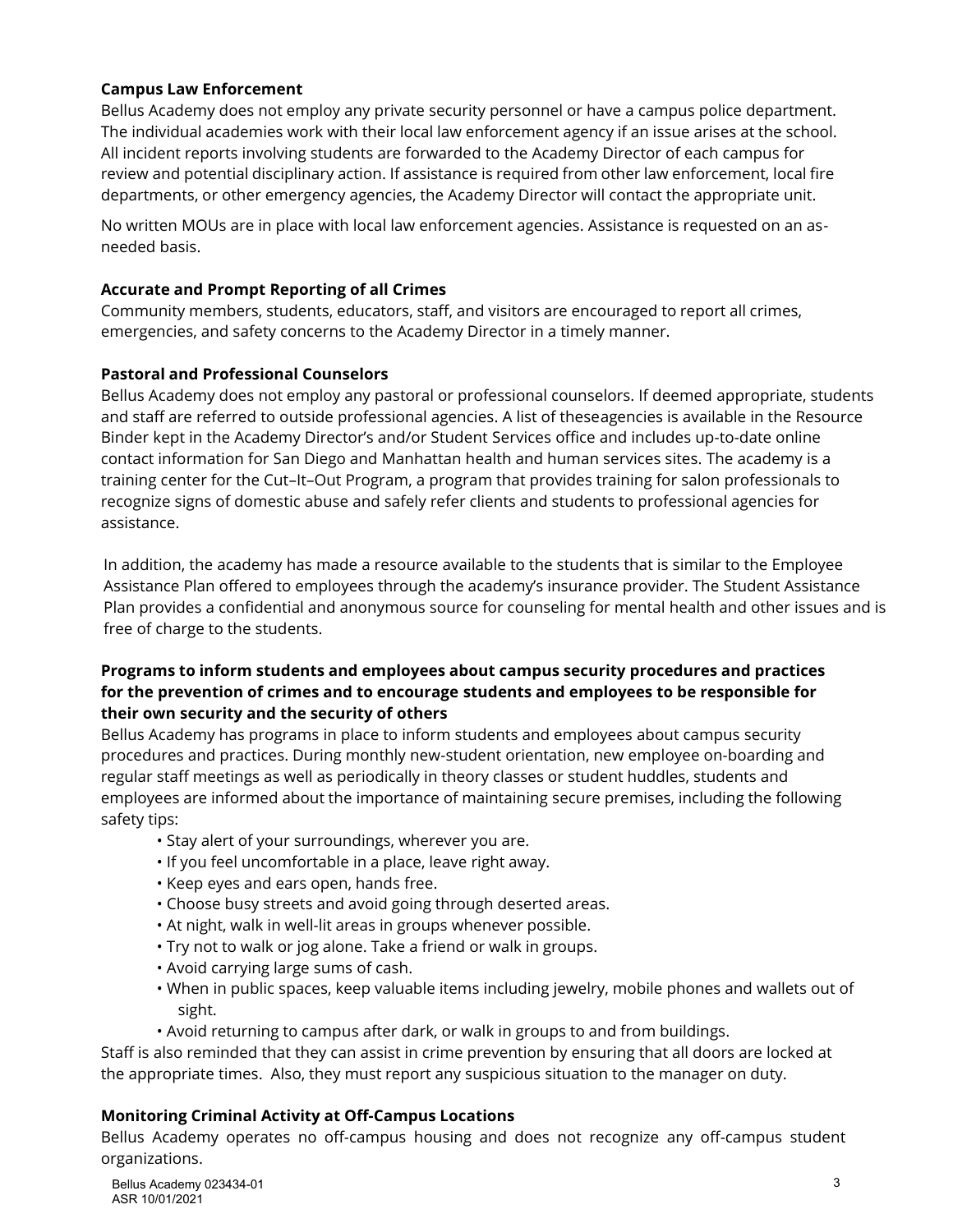# **Possession, use and sale of alcoholic beverages and Illegal drugs and enforcement of state and federal underage drinking and drug laws**

The sale or use of alcohol and illegal drugs are not permitted at the school or its adjacent parking facilities. Anyone observed using illegal drugs and any underage alcoholic consumption should be reported to the Academy Director and will be referred to local police authorities. The school has a drug and alcohol prevention program in place as required under Public Law 101-226. The academy has a Zero Tolerance Policy regarding possession and/or use of drugs or alcohol on academy premises or at academy-related events. In compliance with the Drug-Free Schools and

Communities Act Amendment of 1989 (Public Law 101-226), students shall not engage in the unauthorized or unlawful manufacture, distribution, dispensation, possession, use/abuse of alcohol and/or illicit drugs on academy property or as part of any academy activity.

Any student who is convicted of the unlawful manufacture, distribution, dispensation, possession, use, or abuse of illicit drugs or alcohol is subject to criminal penalties under local, state, or federal law. The exact penalty assessed depends upon the nature and the severity of the individual offense.

Students who violate the Drug-Free Schools and Communities Act Amendments of 1989 (Public Law 101- 226) are subject to dismissal and/or referral to authorities for prosecution, as appropriate.

# **Description of Drug or Alcohol Abuse Education Programs**

Information regarding drug and alcohol abuse prevention is presented to students and staff annually. Students have access to community resource binders that are maintained in the Student Services Offices at each campus. For the San Diego area schools, the binders show the link to the San Diego Health and Human Services website that provides a list of local agencies that offer professional assistance in the areas of drug and alcohol abuse prevention.

Information regarding the agencies can be accessed from the SDHHS home page at: [https://www.sandiegocounty.gov/content/sdc/hhsa/services/.](https://www.sandiegocounty.gov/content/sdc/hhsa/services/)

For the Manhattan, Kansas, location, links are provided to the following resources: Kansas State University School of Family Studies and Human Services – [www.he.k-state.edu/fshs](http://www.he.k-state.edu/fshs) Riley County Health Department – [www.rileycountyks.gov/286/Health-Department](http://www.rileycountyks.gov/286/Health-Department) Kansas Welfare Department – [www.welfareinfo.org/manhattan.ks](http://www.welfareinfo.org/manhattan.ks)

Because the access is web based, the students are assured that the information is always current.

# **Disclosure to the complainant, the report on the results of any disciplinary proceeding conducted by the institution against a student who is the respondent of the crime or offense**

Bellus Academy will, upon written request, disclose to the complainant of a crime of violence (as that term is defined in 18 U.S.C. § 16), the results of any disciplinary proceeding against a student who is a respondent of such crime or offense. If the complainant of such crime or offense is deceased as a result of such crime or offense, the next of kin of such complainant will be treated as the complainant.

### **Emergency Response and Evacuation Procedures**

**All Campuses** – The academy has established procedures to immediately notify the campus community upon the confirmation of a significant emergency or dangerous situation involving an immediate threat to the health or safety of students or employees occurring on a campus. These procedures provide for rapid notice to local law enforcement and administration to evaluate and confirm an emergency or dangerous situation and if confirmed, for academy administrators to determine the appropriate campus to be notified and the content of the notification.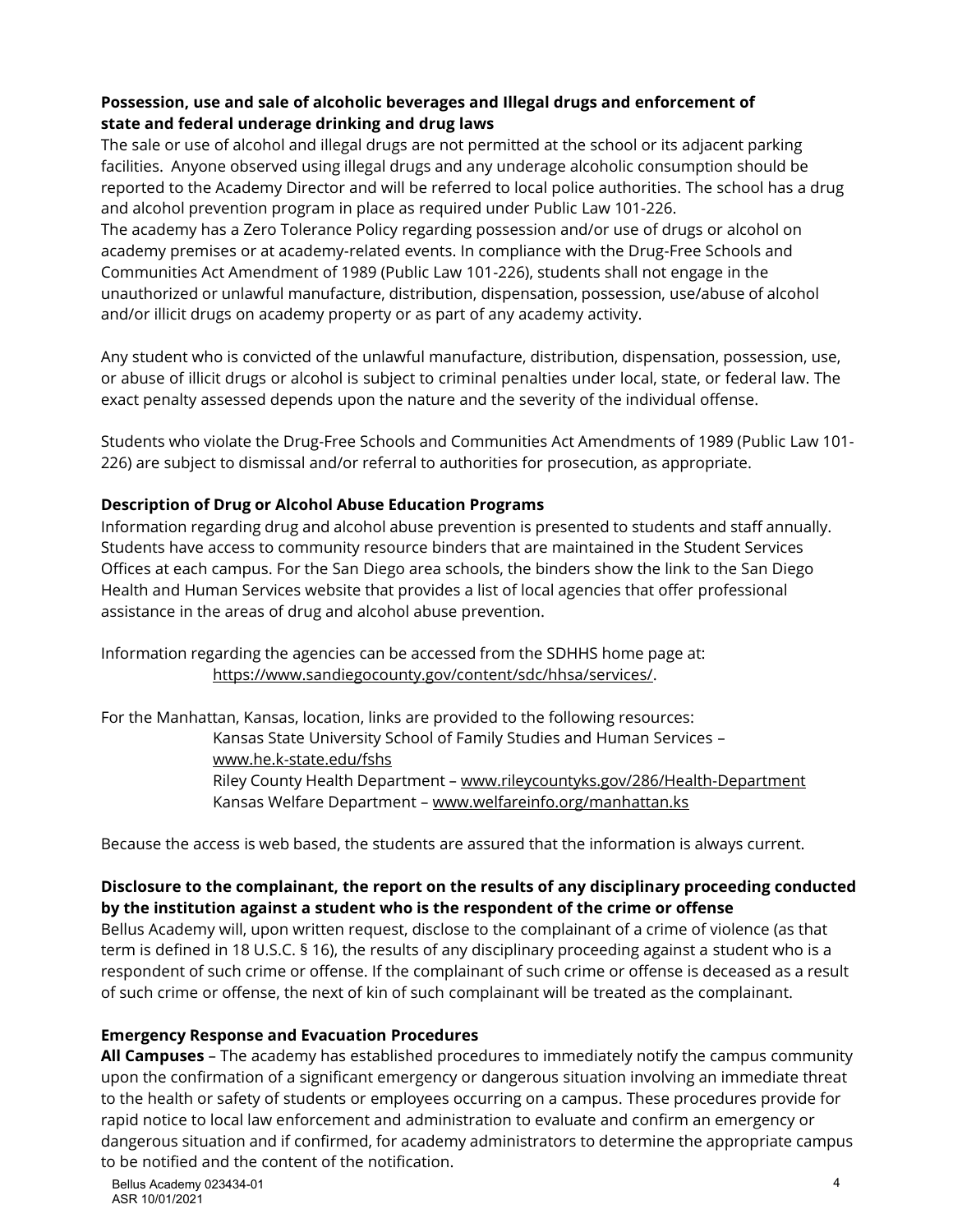The academy will, without delay, and taking into account the safety of the community, determine the content of emergency/dangerous situation notifications and initiate the notification system, unless issuing a notification will, in the professional judgment of responsible authorities, compromise efforts to assist a complainant or to contain, respond to, or otherwise mitigate the emergency.

Fire alarm systems are present and active in all campus facilities. In the event of an emergency and/or fire alarm, occupants must evacuate from the building. It is helpful to have reviewed and practiced the building evacuation procedures prior to an evacuation. As a general guideline, stop working as soon as it is safe to do so and gather personal belongings, such as glasses, keys and purse or handbag. Use the nearest door with an EXIT sign to leave the building. Proceed to your designated assembly area, report for a head count and stay in the area until you receive direction from emergency responders or authorized staff.

Following are the titles of the persons responsible for carrying out the actions/procedures described in the above paragraphs: President, Academy Directors, Human Resources, Local Law Enforcement Officers, Admissions Representatives, Educators, Administrative Staff, and/or Experience Coordinators.

The dissemination of emergency information to the larger community shall be coordinated by the President and the Academy Directors in cooperation with local law enforcement agencies.

The Academy Director is responsible for testing the emergency response and evacuation procedures on at least an annual (calendar year) basis and for documenting such testing. Documentation for each test shall include a description of the exercise, the date, the time, and whether the test was announced or unannounced. Such testing may include a review of procedures by the Academy Director and local law enforcement officers, meetings with responsible persons to review and walk-through procedures, and tests of communication equipment.

**Poway Campus** – 13266 Poway Rd., Poway, CA 92064 – This campus consists of a one-story building that is part of a strip shopping mall. If an emergency or dangerous situation is confirmed, the campus procedures provide for any one of several academy administrators, Academy Director, or law enforcement officers to authorize a mass notice to the appropriate segment(s) of the campus using a campus emergency notification system. The designated assembly area is the front parking lot closest to the car wash business and farthest from the main campus building.

**Chula Vista Campus** – 970 Broadway, Suite 110, Chula Vista CA 91911 – This campus consists of a onestory building that is part of a strip shopping mall. Procedures provide for educators/staff on site to evaluate and confirm an emergency or dangerous situation and if confirmed, to verbally provide notice to the campus, local law enforcement, and senior administration. The designated assembly area is in the rear parking lot near the south fence.

**El Cajon Campus** – 1073 E. Main St., El Cajon, CA 92021 – This campus consists of a one-story building that is part of a strip shopping mall and a contiguous additional location at 1055 E. Main St., El Cajon, CA 92021. Procedures provide for educators/staff on site to evaluate and confirm an emergency or dangerous situation and if confirmed, to verbally provide notice to the campus, local law enforcement, and senior administration. The designated assembly area is the front parking lot close to Main Street.

**Manhattan Campus** – 1130 Westloop Pl., Manhattan, KS 66502 – This campus consists of a one-story building that is part of a strip shopping mall. Procedures provide for educators/staff on site to evaluate and confirm an emergency or dangerous situation and if confirmed, to verbally provide notice to the campus, local law enforcement, and senior administration. The designated assembly area is the front parking lot farthest from the main campus building.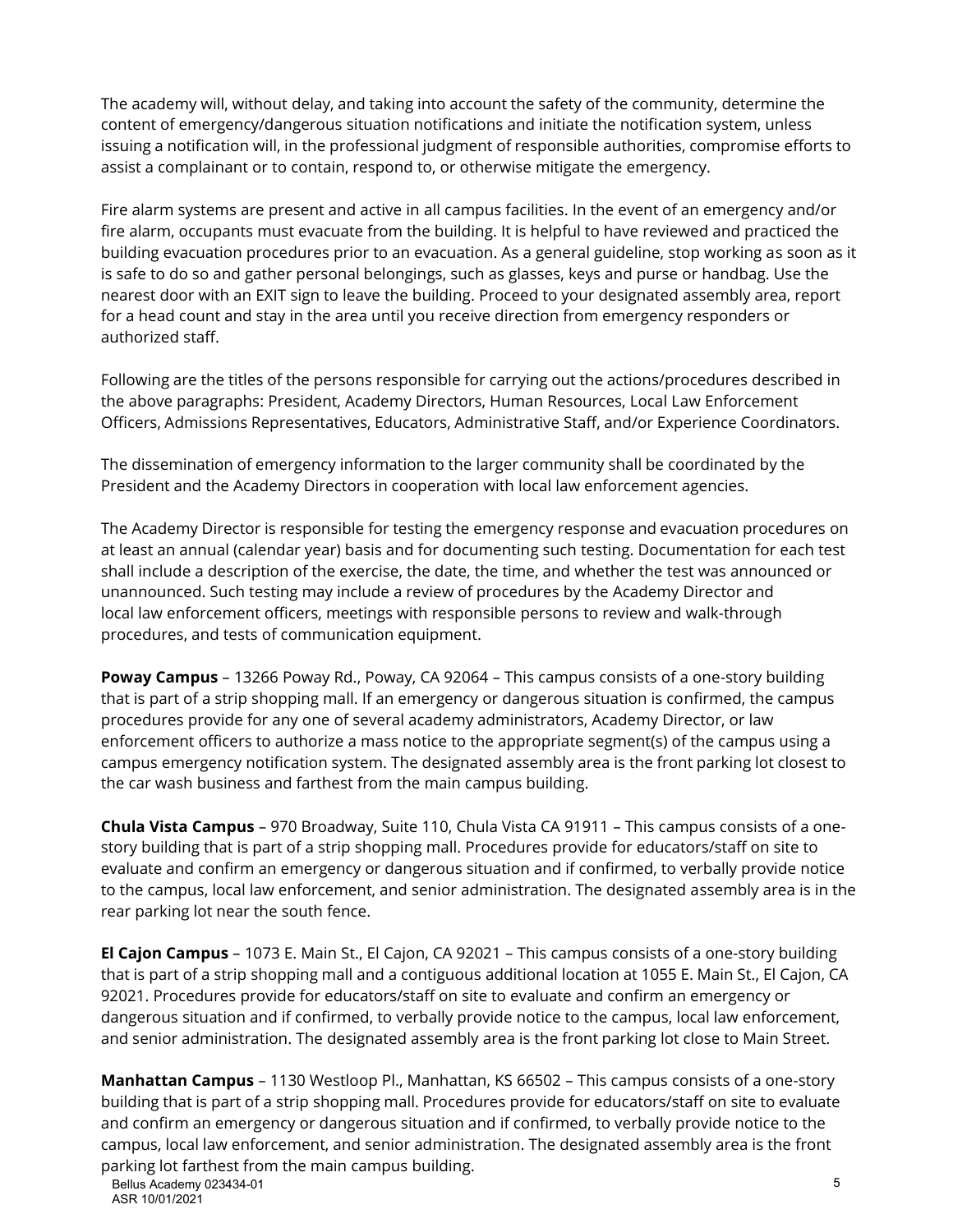### **Missing Student Notification**

Bellus Academy does not have any on- or off-campus housing facilities.

### **Programs to Prevent Dating Violence, Domestic Violence, Sexual Assault and Stalking**

Bellus Academy prohibits the crimes of dating violence, domestic violence, sexual assault and stalking as those terms are defined for purposes of the *Clery Act.* Monthly new-student orientation, new employee on-boarding programs and regular staff meetings, as well as periodic presentations in theory classes or student huddles, inform students and employees about the importance of maintaining awareness for the prevention of dating violence, domestic violence, sexual assault and stalking. All supervisors and managers receive mandatory anti-harassment training within six (6) months of becoming a supervisor or manager, and every two (2) years thereafter, that includes information on the prevention and awareness of dating violence, domestic violence, sexual assault and stalking.

#### **Definitions**

### **Federal VAWA Definitions**

The following definitions are used for purposes of reporting dating violence, domestic violence, sexual assault and stalking under the Clery Act as amended by VAWA.

**Dating Violence** - Violence committed by a person who is or has been in a social relationship of a romantic or intimate nature with the complainant.

• The existence of such a relationship shall be determined based on the reporting party's statement and with consideration of the length of the relationship, the type of relationship, and the frequency of interaction between the persons involved in the relationship.

• For the purposes of this definition –

(A) Dating violence includes, but is not limited to, sexual or physical abuse or the threat of such abuse.

(B) Dating violence does not include acts covered under the definition of domestic violence.

**Domestic Violence** – A felony or misdemeanor crime of violence committed –

(A) By a current or former spouse or intimate partner of the complainant;

(B) By a person with whom the complainant shares a child in common;

(C) By a person who is cohabitating with, or has cohabitated with, the complainant as a spouse or intimate partner;

(D) By a person similarly situated to a spouse of the complainant under the domestic or family violence laws of the jurisdiction in which the crime of violence occurred; or

(E) By any other person against an adult or youth complainant who is protected from that person's acts under the domestic or family violence laws of the jurisdiction in which the crime of violence occurred.

**Sexual Assault** – An offense that meets the definition of rape, fondling, incest, or statutory rape.

• Rape – The penetration, no matter how slight, of the vagina or anus with any body part or object, or oral penetration by a sex organ of another person, without the consent of the complainant.

• Fondling – The touching of the private body parts of another person for the purpose of sexual gratification, without the consent of the complainant, including instances where the complainant is incapable of giving consent because of his/her age or because of his/her temporary or permanent mental incapacity.

• Incest – Sexual intercourse between persons who are related to each other within the degrees wherein marriage is prohibited by law.

• Statutory Rape – Sexual intercourse with a person who is under the statutory age of consent. **Stalking** – Engaging in a course of conduct directed at a specific person that would cause a reasonable person to –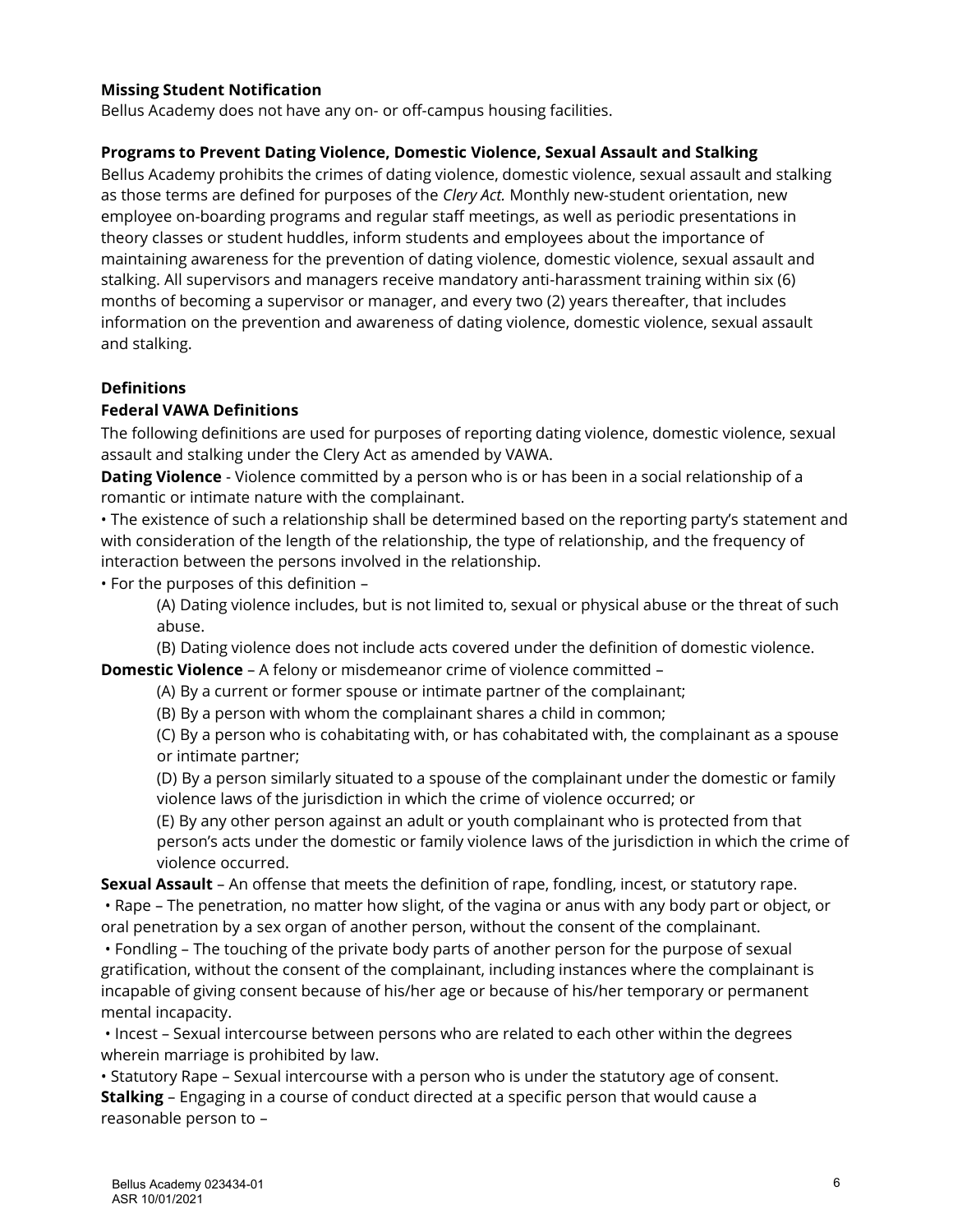(A) Fear for the person's safety or the safety of others; or

(B) Suffer substantial emotional distress.

For the purposes of this definition –

(A) "Course of conduct" means two or more acts, including, but not limited to, acts in which the stalker directly, indirectly, or through third parties, by any action, method, device, or means, follows, monitors, observes, surveils, threatens, or communicates to or about a person, or interferes with a person's property.

(B) "Reasonable person" means a reasonable person under similar circumstances and with similar identities to the complainant.

(C) "Substantial emotional distress" means significant mental suffering or anguish that may, but does not necessarily, require medical or other professional treatment or counseling.

### **State Definitions**

The following definitions reflect California state law and may be different from the federal definitions above. The federal definitions are used for purposes of reporting crime statistics as mandated by the Clery Act as amended by VAWA. It is important to be aware of state law definitions that govern criminal proceedings.

- **Dating Violence** Included within the definition of domestic violence as set forth in California Penal Code § 13700.
- **Domestic Violence** "Domestic violence" means abuse committed against an adult or a minor who is a spouse, former spouse, cohabitant, former cohabitant, or person with whom the suspect has had a child or is having or has had a dating or engagement relationship. For purposes of this subdivision, "cohabitant" means two unrelated adult persons living together for a substantial period of time, resulting in some permanency of relationship. Factors that may determine whether persons are cohabiting include, but are not limited to:
	- (1) sexual relations between the parties while sharing the same living quarters,
	- (2) sharing of income or expenses,
	- (3) joint use or ownership of property,
	- (4) whether the parties hold themselves out as spouses,
	- (5) the continuity of the relationship, and
	- (6) the length of the relationship.
- *"Abuse"* means intentionally or recklessly causing or attempting to cause bodily injury, or placing another person in reasonable apprehension of imminent serious bodily injury to himself or herself, or another.
- *Sexual Assault* (Defined under the Clery Act to be an offense that meets the definition of rape, fondling, incest, or statutory rape):

*• Rape* **–**

(A) Rape is an act of sexual intercourse accomplished with a person not the spouse of the perpetrator, under any of the following circumstances:

(1) Where a person is incapable, because of a mental disorder or developmental or physical disability, of giving legal consent, and this is known or reasonably should be known to the person committing the act. Notwithstanding the existence of a conservatorship pursuant to the provisions of the Lanterman-Petris-Short Act (Part 1 (commencing with Section 5000) of Division 5 of the Welfare and Institutions Code), the prosecuting attorney shall prove, as an element of the crime, that a mental disorder or developmental or physical disability rendered the complainant incapable of giving consent.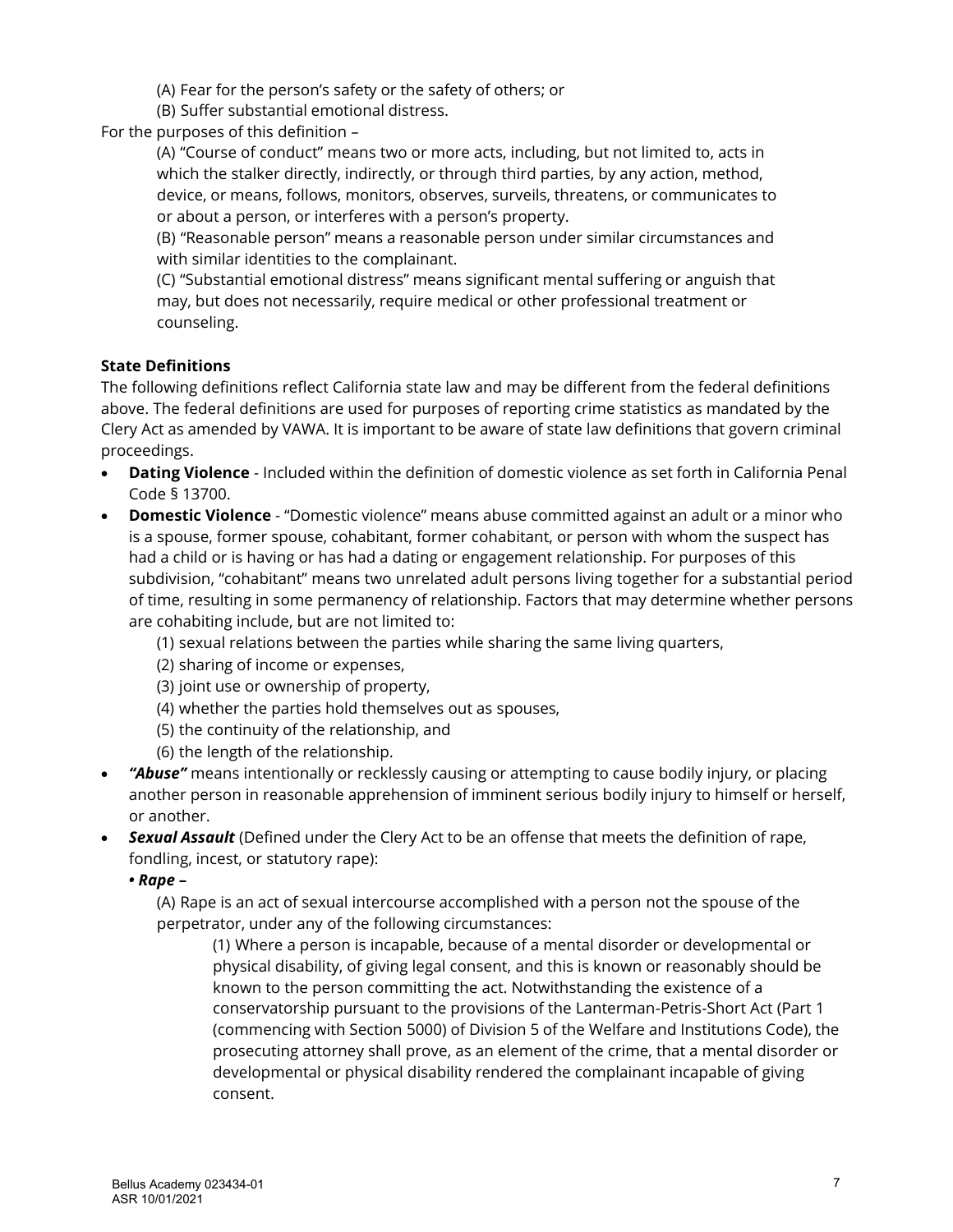(2) Where it is accomplished against a person's will by means of force, violence, duress, menace, or fear of immediate and unlawful bodily injury on the person or another. (3) Where a person is prevented from resisting by any intoxicating or anesthetic substance, or any controlled substance, and this condition was known, or reasonably should have been known by the accused.

(4) Where a person is at the time unconscious of the nature of the act, and this is known to the accused. As used in this paragraph, "unconscious of the nature of the act" means incapable of resisting because the complainant meets any one of the following conditions:

(A) Was unconscious or asleep.

(B) Was not aware, knowing, perceiving, or cognizant that the act occurred. (C) Was not aware, knowing, perceiving, or cognizant of the essential characteristics of the act due to the perpetrator's fraud in fact. (D) Was not aware, knowing, perceiving, or cognizant of the essential characteristics of the act due to the perpetrator's fraudulent representation that the sexual penetration served a professional purpose when it served no professional purpose.

(5) Where a person submits under the belief that the person committing the act is someone known to the complainant other than the accused, and this belief is induced by any artifice, pretense, or concealment practiced by the accused, with intent to induce the belief.

(6) Where the act is accomplished against the complainant's will by threatening to retaliate in the future against the complainant or any other person, and there is a reasonable possibility that the perpetrator will execute the threat. As used in this paragraph, "threatening to retaliate" means a threat to kidnap or falsely imprison, or to inflict extreme pain, serious bodily injury, or death.

(7) Where the act is accomplished against the complainant's will by threatening to use the authority of a public official to incarcerate, arrest, or deport the complainant or another, and the complainant has a reasonable belief that the perpetrator is a public official. As used in this paragraph, "public official" means a person employed by a governmental agency who has the authority, as part of that position, to incarcerate, arrest, or deport another. The perpetrator does not actually have to be a public official.

(B) As used in this section, "duress" means a direct or implied threat of force, violence, danger, or retribution sufficient to coerce a reasonable person of ordinary susceptibilities to perform an act which otherwise would not have been performed, or acquiesce in an act to which one otherwise would not have submitted. The total circumstances, including the age of the complainant, and his or her relationship to the defendant, are factors to consider in appraising the existence of duress.

(C) As used in this section, "menace" means any threat, declaration, or act which shows an intention to inflict an injury upon another.

#### *• Sexual Battery (Fondling) –*

(A) Any person who touches an intimate part of another person while that person is unlawfully restrained by the accused or an accomplice, and if the touching is against the will of the person touched and is for the purpose of sexual arousal, sexual gratification, or sexual abuse, is guilty of sexual battery.

(B) Any person who touches an intimate part of another person who is institutionalized for medical treatment and who is seriously disabled or medically incapacitated, if the touching is against the will of the person touched, and if the touching is for the purpose of sexual arousal, sexual gratification, or sexual abuse, is guilty of sexual battery.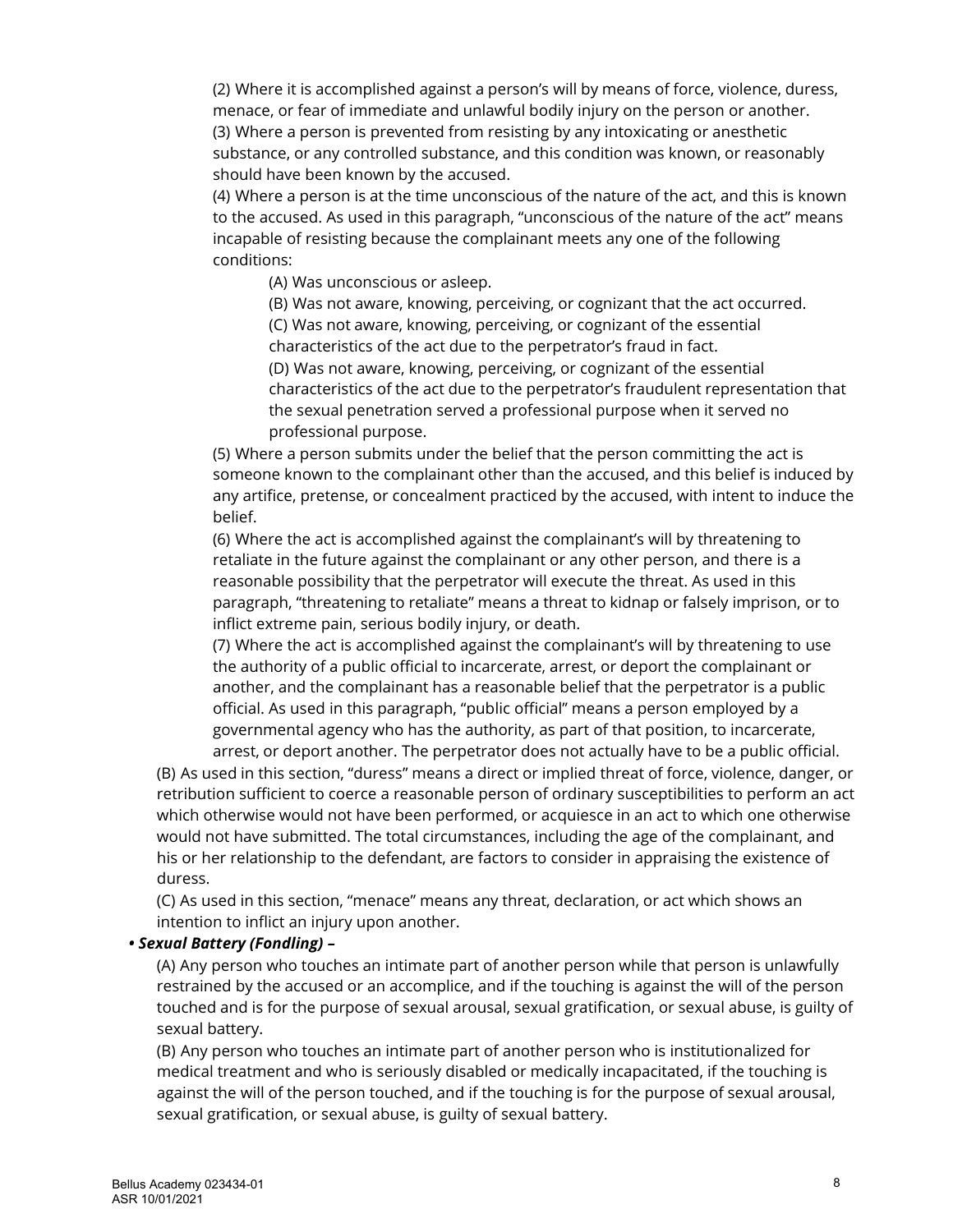(C) Any person who touches an intimate part of another person for the purpose of sexual arousal, sexual gratification, or sexual abuse, and the complainant is at the time unconscious of the nature of the act because the perpetrator fraudulently represented that the touching served a professional purpose, is guilty of sexual battery.

(D) Any person who, for the purpose of sexual arousal, sexual gratification, or sexual abuse, causes another, against that person's will while that person is unlawfully restrained either by the accused or an accomplice, or is institutionalized for medical treatment and is seriously disabled or medically incapacitated, to masturbate or touch an intimate part of either of those persons or a third person, is guilty of sexual battery.

(E)

(1) Any person who touches an intimate part of another person, if the touching is against the will of the person touched, and is for the specific purpose of sexual arousal, sexual gratification, or sexual abuse, is guilty of misdemeanor sexual battery.

(2) As used in this subdivision, "touches" means physical contact with another person, whether accomplished directly, through the clothing of the person committing the offense, or through the clothing of the complainant.

(F) As used in subdivisions (a), (b), (c), and (d), "touches" means physical contact with the skin of another person whether accomplished directly or through the clothing of the person committing the offense.

(G) As used in this section, the following terms have the following meanings:

(1) "Intimate part" means the sexual organ, anus, groin, or buttocks of any person, and the breast of a female.

(2) "Sexual battery" does not include the crimes defined in Section 261 or 289.

(3) "Seriously disabled" means a person with severe physical or sensory disabilities.

(4) "Medically incapacitated" means a person who is incapacitated as a result of prescribed sedatives, anesthesia, or other medication.

(5) "Institutionalized" means a person who is located voluntarily or involuntarily in a hospital, medical treatment facility, nursing home, acute care facility, or mental hospital. (6) "Minor" means a person under 18 years of age.

# *• Incest –*

Persons being within the degrees of consanguinity within which marriages are declared by law to be incestuous and void, who intermarry with each other, or who being 14 years of age or older, commit fornication or adultery with each other, are punishable by imprisonment in the state prison.

# *• Statutory Rape –*

(A) Unlawful sexual intercourse is an act of sexual intercourse accomplished with a person who is not the spouse of the perpetrator, if the person is a minor. For the purposes of this section, a "minor" is a person under the age of 18 years and an "adult" is a person who is at least 18 years of age.

(B) Any person who engages in an act of unlawful sexual intercourse with a minor who is not more than three years older or three years younger than the perpetrator, is guilty of a misdemeanor.

(C) Any person who engages in an act of unlawful sexual intercourse with a minor who is more than three years younger than the perpetrator is guilty of either a misdemeanor or a felony, and shall be punished by imprisonment in a county jail not exceeding one year, or by imprisonment pursuant to subdivision (h) of Section 1170.

(D) Any person 21 years of age or older who engages in an act of unlawful sexual intercourse with a minor who is under 16 years of age is guilty of either a misdemeanor or a felony, and shall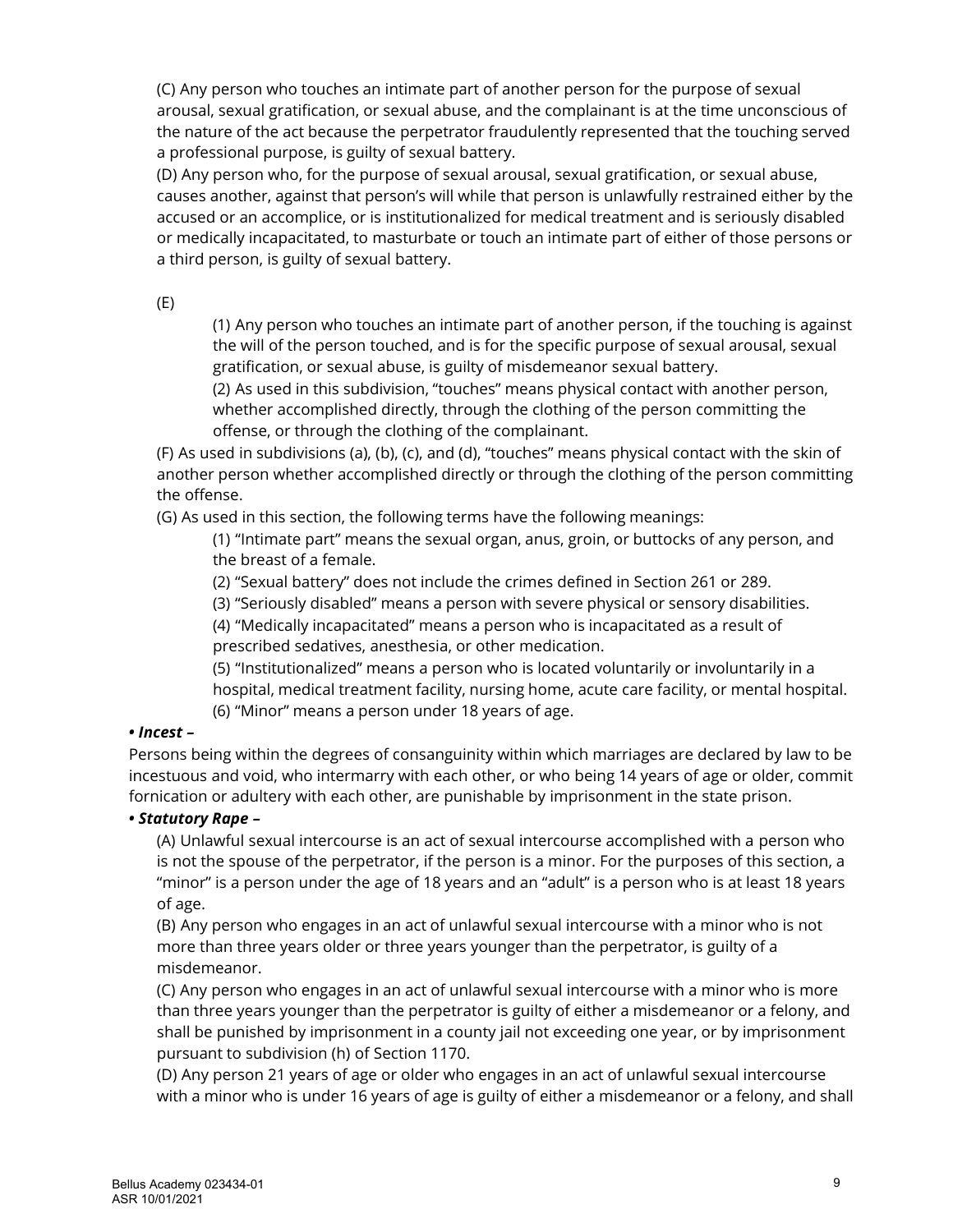be punished by imprisonment in a county jail not exceeding one year, or by imprisonment pursuant to subdivision (h) of Section 1170 for two, three, or four years.

# *• Stalking –*

(A) Any person who willfully, maliciously, and repeatedly follows or willfully and maliciously harasses another person and who makes a credible threat with the intent to place that person in reasonable fear for his or her safety, or the safety of his or her immediate family is guilty of the crime of stalking.

(B) For the purposes of this section, "harasses" means engages in a knowing and willful course of conduct directed at a specific person that seriously alarms, annoys, torments, or terrorizes the person, and that serves no legitimate purpose.

(C) For the purposes of this section, "course of conduct" means two or more acts occurring over a period of time, however short, evidencing a continuity of purpose. Constitutionally protected activity is not included within the meaning of "course of conduct."

(D) For the purposes of this section, "credible threat" means a verbal or written threat, including that performed through the use of an electronic communication device, or a threat implied by a pattern of conduct or a combination of verbal, written, or electronically communicated statements and conduct, made with the intent to place the person that is the target of the threat in reasonable fear for his or her safety or the safety of his or her family, and made with the apparent ability to carry out the threat so as to cause the person who is the target of the threat to reasonably fear for his or her safety or the safety of his or her family. It is not necessary to prove that the defendant had the intent to actually carry out the threat. The present incarceration of a person making the threat shall not be a bar to prosecution under this section. Constitutionally protected activity is not included within the meaning of "credible threat." (E) For purposes of this section, the term "electronic communication device" includes, but is not limited to, telephones, cellular phones, computers, video recorders, fax machines, or pagers. "Electronic communication" has the same meaning as the term defined in Subsection 12 of Section 2510 of Title 18 of the United States Code.

(F) This section shall not apply to conduct that occurs during labor picketing.

(G) For purposes of this section, "immediate family" means any spouse, parent, child, any person related by consanguinity or affinity within the second degree, or any other person who regularly resides in the household, or who, within the prior six months, regularly resided in the household.

**Consent** – In reference to sexual activity is defined under California law as the following:

- Positive cooperation in act or attitude pursuant to an exercise of free will. The person must act freely and voluntarily and have knowledge of the nature of the act or transaction involved. A current or previous dating or marital relationship shall not be sufficient to constitute consent where consent is at issue in a prosecution; or
- Evidence that the complainant suggested, requested, or otherwise communicated to the defendant that the defendant use a condom or other birth control device, without additional evidence of consent, is not sufficient to constitute consent.

# **Bystander Intervention Techniques**

Bystander intervention is when someone chooses to take action when witnessing an uncomfortable situation. It encompasses safe and positive options that may be carried out by an individual or individuals to prevent harm or intervene when there is a risk of dating violence, domestic violence, sexual assault or stalking.

- Interrupt Ask a question that's not related to what's going on. "Excuse me, where's the bathroom?"
- Distract Draw attention to something else. "Hey, your car is getting towed!"
- Engage Peers Involve a friend or someone else around you. "Let's do something."
- Alert Authorities In some situations, authorities may be the best source for help (e.g., Police, campus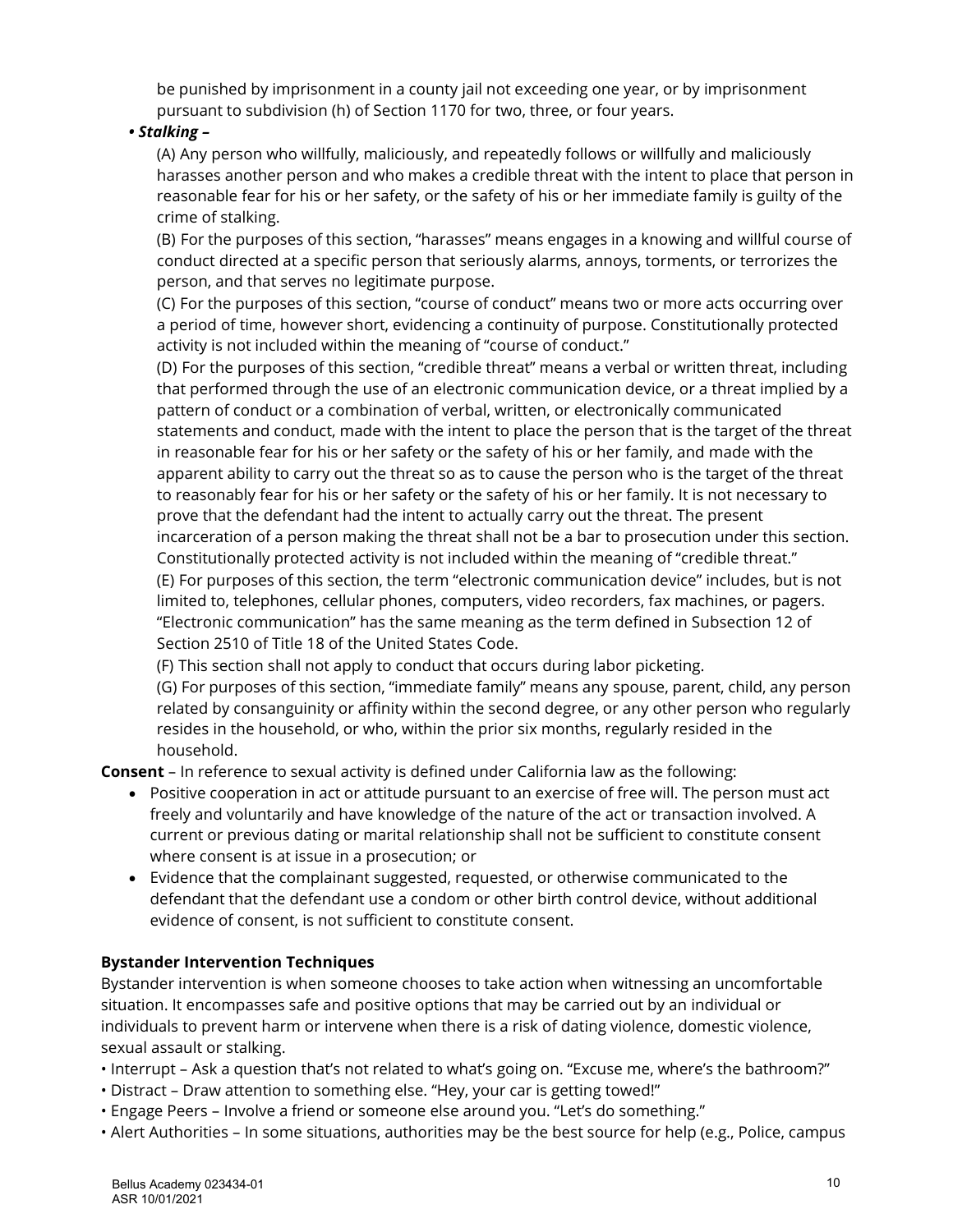administrators, party hosts, bar staff, and/or designated drivers).

• Safety First – Keep your safety and the safety of others in mind and let that determine how you respond. Bystander Intervention is included in the programs provided by Bellus Academy.

### **Risk Reduction and Awareness**

Bellus Academy offers guest speakers, posters, and/or a variety of events throughout the year to bring about awareness to these issues.

### **Procedures to follow in the case of alleged dating violence, domestic violence, sexual assault, or stalking, including:**

#### **Preserving Evidence**

It is important that complainants take steps to preserve and collect evidence; doing so preserves the full range of options available, be it through the academy's administrative complaint procedures or criminal prosecution. To preserve evidence:

- 1. do not wash your face or hands
- 2. do not shower or bathe
- 3. do not brush your teeth
- 4. do not change clothes or straighten up the area where the assault took place
- 5. do not dispose of clothes or other items that were present during the assault, or use the restroom
- 6. seek a medical exam immediately

If the complainant has already cleaned up from the assault, he/she can still report the crime, as well as seek medical or counseling treatment.

### **Reporting**

Any person who believes he or she has been the victim of sexual harassment or violence by a student, faculty member, administrator or other academy personnel of Bellus Academy should report the occurrence to any agent or responsible employee of the academy. An employee may be required only to report the harassment to other school officials who have the responsibility to take appropriate action or to take the appropriate action themselves if they are a designated official.

The complainant has the option to notify proper law enforcement authorities, including local police. The complainant has the option to be assisted by campus authorities in notifying law enforcement authorities if the complainant chooses. The complainant also has the option to decline to notify such authorities.

#### **Rights of Complainants**

Victims of dating violence, domestic violence, sexual assault and stalking have the right to choose whether they want to pursue criminal or civil remedies in court and/or administrative remedies through the academy. Complainants also have the right not to pursue a criminal, civil or administrative remedy. When a student or employee complainant reports to the academy that they have been a victim of dating violence, domestic violence, sexual assault or stalking, whether the offense occurred on or off campus, the academy will provide the complainant with a written explanation of their rights or options relating to the following:

- Resources for complainants (including resources in the areas of victim advocacy, counseling, health, mental health, legal assistance, visa and immigration assistance, student financial aid and other areas);
- Non-reporting options;
- Understanding confidentiality versus privacy;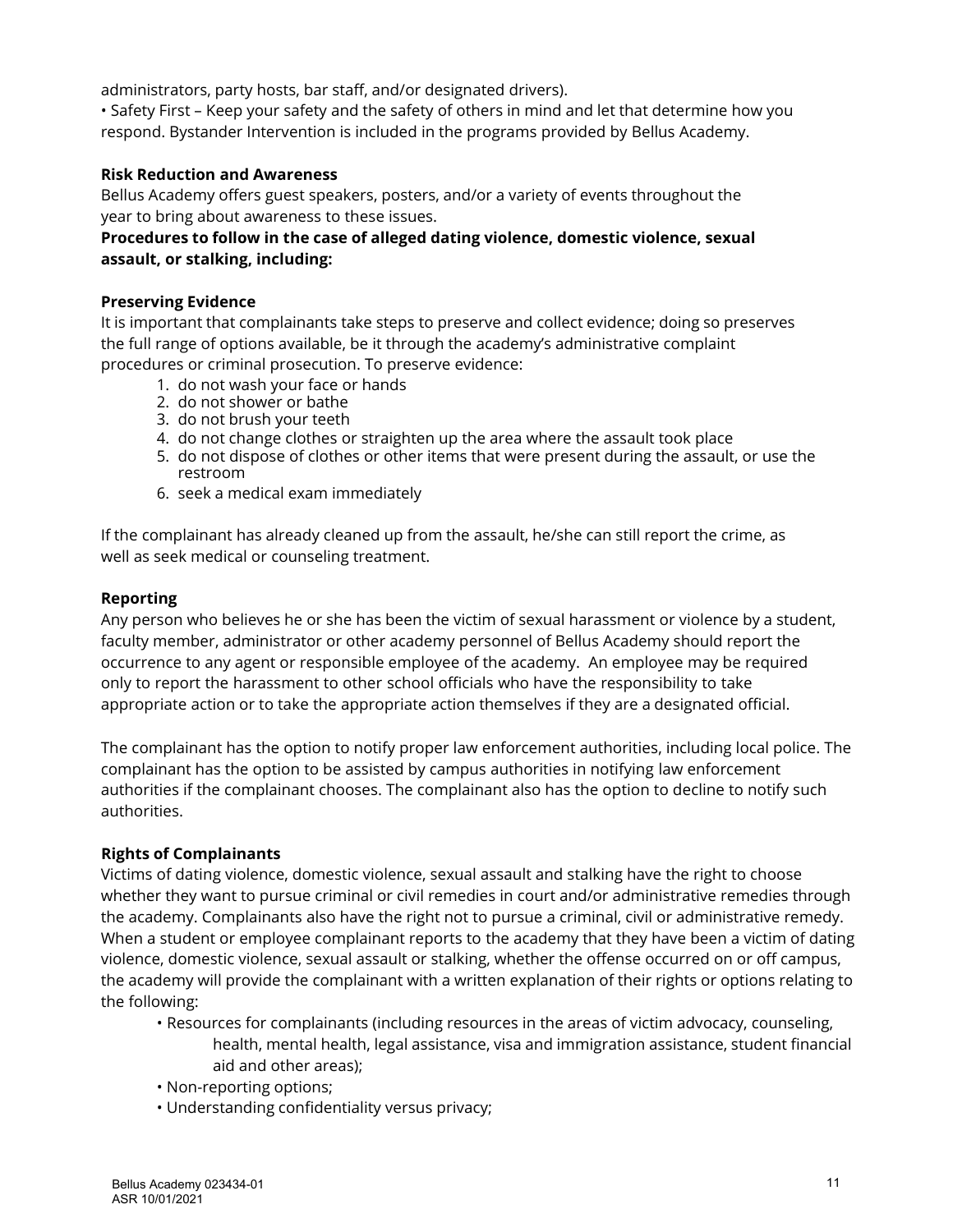- Law enforcement reporting options, including medical exams and the importance of preserving evidence;
- Civil reporting options and protective orders;
- Academy reporting options, including the investigative and disciplinary process;
- Academy-issued No Contact Orders; and
- Academy-facilitated interim measures and remedies.

### **Procedures the Institution Will Follow in Reporting**

Bellus Academy will protect the confidentiality of complainants and other necessary parties in cases of alleged dating violence, domestic violence, sexual assault, or stalking.

### *Clery Act* **Reporting**

Bellus Academy does not publish the names of complainants or other personally identifiable information regarding complainants in the Daily Crime Log or in the crime statistics that are disclosed in the Annual Security Report. Furthermore, if a Timely Warning is issued on the basis of a report of dating violence, domestic violence, sexual assault or stalking, the name of the complainant and other personally identifiable information about the complainant will be withheld.

### **Confidentiality for Accommodations or Protective Measures**

The academy will protect the privacy of everyone involved in a report of sexual violence to the greatest degree possible under applicable law and academy policy. Personally identifiable information about the complainant and other necessary parties will be shared only on a need-to-know basis, e.g., to those who are investigating the report or those involved in providing support services to the complainant, including interim measures. By only sharing personally identifiable information with individuals on a need-toknow basis, the academy will maintain as confidential any interim measures and remedies provided to the complainant, to the extent that maintaining such confidentiality would not impair the ability of the academy to provide interim measures and remedies.

### **Written Notification Regarding Counseling, Health, Etc.**

Bellus Academy will provide written notification to students and employees about existing counseling, health, mental health, victim advocacy, legal assistance, visa and immigration assistance, student financial aid and other services available for complainants, both within the institution and in the community.

#### **Written Notification Regarding Changes to Academics, Living Arrangements, etc.**

Bellus Academy will provide written notification to complainants about options for available assistance in, and how to request changes to academic, living, transportation and working situations or protective measures. The academy will make such accommodations or provide such protective measures if the complainant requests them and if they are reasonably available, regardless of whether the complainant chooses to report the crime to local law enforcement.

### **Procedures for Disciplinary Action Types of Disciplinary Proceedings**

If you believe that you have experienced or witnessed harassment or sexual violence, notify your Educator, Academy Director, Title IX Coordinator, Human Resources or Bellus Academy President as soon as possible after the incident. Do not allow an inappropriate situation to continue by not reporting it, regardless of who is creating the situation. No employee, contract worker, student, vendor or other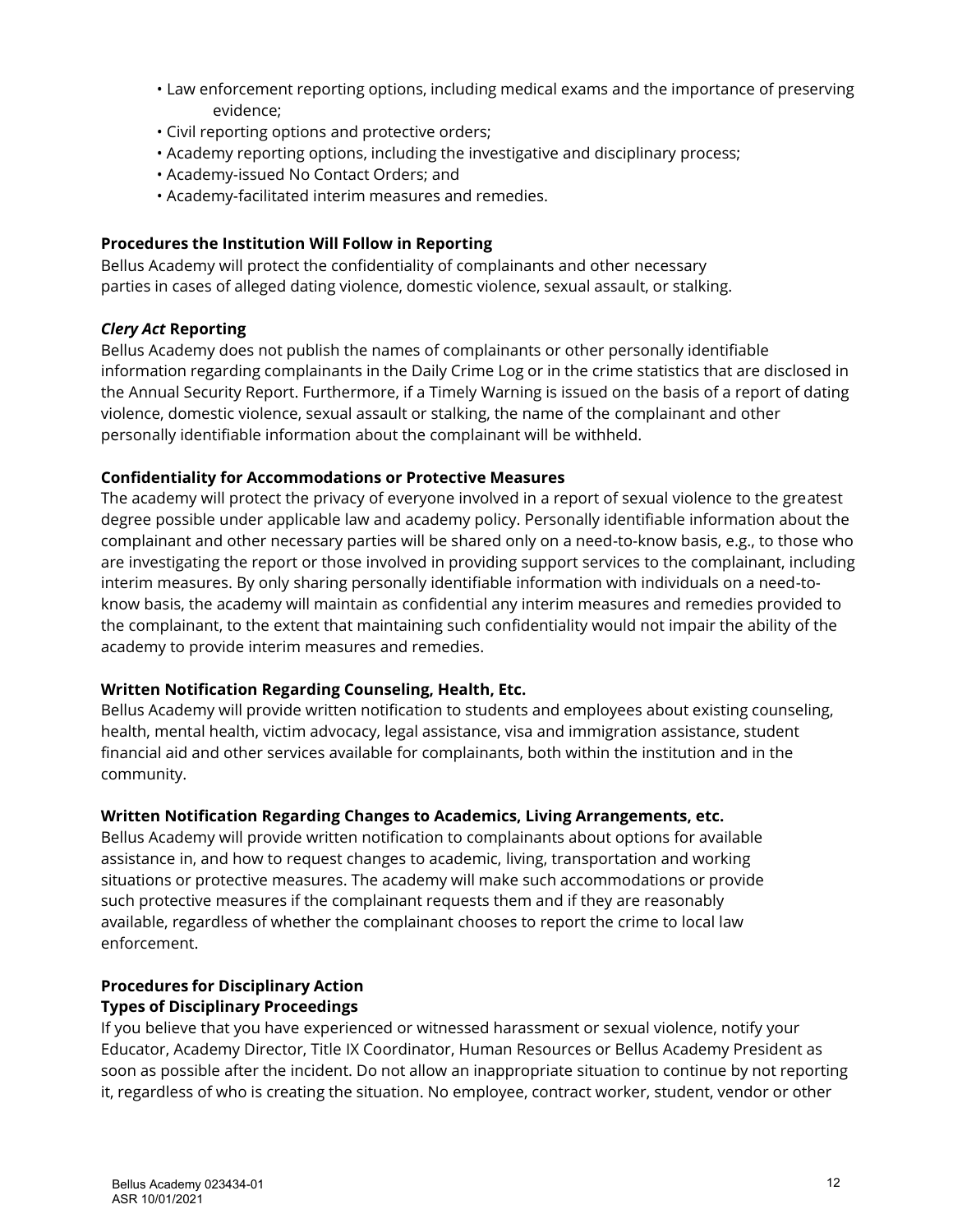person who does business with the academy is exempt from the prohibitions in this policy. Managers will refer all harassment complaints to the Title IX Coordinator for student-related complaints and to the Human Resources Department if the complaint involves an employee. In order to facilitate the investigation, your complaint should include details of the incident or incidents, names of the individuals involved and names of any witnesses. The Title IX Coordinator is listed below and has the responsibility of overseeing all Title IX complaints and identifying and addressing any patterns or systemic problems that arise during the review of such complaints.

*Title IX Coordinator:* **Khris Pool – Title IX Coordinator Office Location: 13266 Poway Road, Poway, CA 92064 Phone: 858-748-1490 Email : [titleixcoordinator@bellusacademy.edu](mailto:titleixcoordinator@bellusacademy.edu)**

The academy ensures that its employee(s) designated to serve as Title IX Coordinator(s) have adequate training on what constitutes sexual harassment, including sexual violence, and that they understand how the academy's grievance procedures operate. Because complaints can also be filed with an employee's manager or Human Resources, these employees also receive training on the academy's grievance procedures and any other procedures used for investigating reports of sexual harassment.

In response to all complaints, Bellus Academy promises prompt and equitable resolution through a reliable and impartial investigation of complaints, including the opportunity for both parties to present witnesses or other evidence. The time necessary to conduct an investigation will vary based on complexity but will generally be completed within sixty (60) days of receipt of the complaint. The academy shall maintain confidentiality for all parties to the extent possible, but absolute confidentiality cannot be guaranteed. In cases where a complainant does not give consent for an investigation, the academy will weigh the complainant's request for confidentiality against the impact on academy safety to determine whether an investigation must proceed. Complainants should be aware that in a formal investigation due process generally requires that the identity of the charging party and the substance of the complaint be revealed to the person charged with the alleged crime.

### **Standard of Evidence**

The preponderance of the evidence standard will apply to investigations and disciplinary proceedings arising from an allegation of dating violence, domestic violence, sexual assault or stalking, meaning Bellus Academy will evaluate whether it is more likely than not that the alleged conduct occurred.

#### **Sanctions**

If a student or a staff member is convicted of a sexual offense, domestic violence, dating violence, sexual assault or stalking regardless of whether or not the action took place on the Bellus Academy campus, that individual is subject to disciplinary actions by the academy. Any student or staff member may be subject to sanctions leading up to or including termination if convicted of any domestic violence, sex offense, including rape, acquaintance rape, any other forcible or non-forcible sex offenses or stalking.

#### **Protective Measures**

During the investigation, Bellus Academy will provide interim measures, as necessary, to protect the safety and wellbeing of students and/or employees involved. Examples of temporary and permanent measurestoprotectthecomplainantasnecessaryare:

### No contact order

Change academic situations as appropriate with minimum burden on the complainant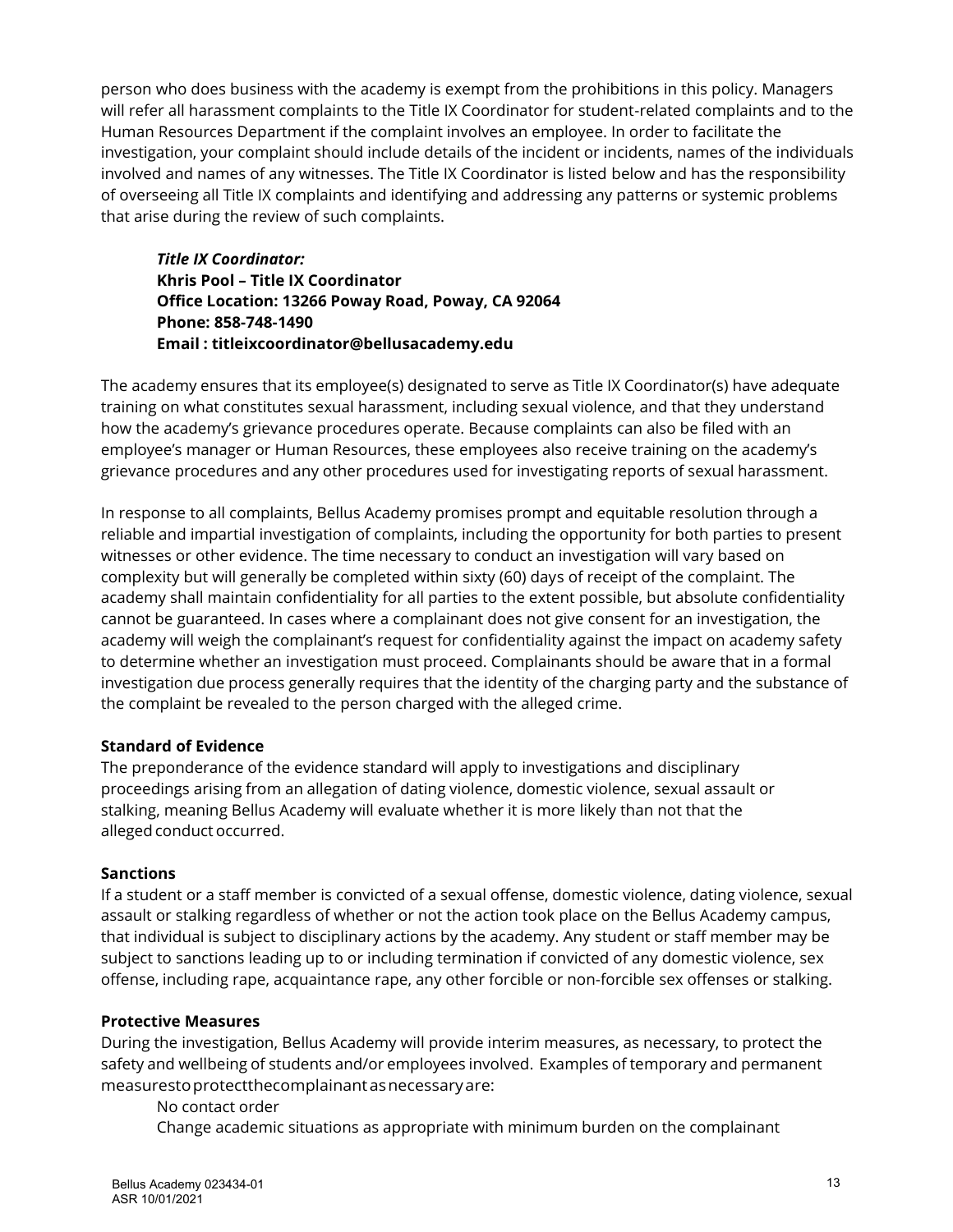Counseling Health and mental services Escort services Academic support Retake a program or withdraw without penalty

# **Proceeding Will Accomplish the Following**:

Bellus Academy will follow a prompt, fair and impartial process from the initial investigation to the final result, conducted by officials who receive annual training on the issues related to dating violence, domestic violence, sexual assault and stalking and on how to conduct an investigation and hearing process that protects the safety of the complainants and promotes accountability.

### **Same Opportunities for Accuser and Accused**

Both the accuser and the accused have the same opportunities to have others present during any institutional disciplinary proceeding, including the opportunity to be accompanied to any related meeting or proceeding by the advisor of their choice. Neither the accuser nor the accused shall be limited in the choice of advisor or the advisor's presence in any meeting or institutional disciplinary proceeding.

# **Simultaneous Notification**

Both the accuser and the accused will be simultaneously informed in writing of the result of any disciplinary proceeding relating from any allegation of dating violence, domestic violence, sexual assault or stalking; the procedures for appealing the results of the disciplinary proceeding; any change to the results that occurs before the results become final; and when such results become final.

# **Statement of Complainant's Rights and Options**

When a student or employee reports to the institution that the student or employee has been a victim of dating violence, domestic violence, sexual assault or stalking, whether the offense occurred on or off campus, Bellus Academy will provide the student or employee a written explanation of the student's or employee's rights and options.

### **Sex Offender Registration**

In accordance to the "Campus Sex Crimes Prevention Act" of 2000, which amends the Jacob Wetterling Crimes Against Children and Sexually Violent Offender Registration Act, the Jeanne Clery Act and the Family Education Rights and Privacy Act of 1974, this institution is required to issue a statement advising the campus community where law enforcement information provided by a State concerning sex offenders may be obtained. It also requires sex offenders already required to register in a State to provide notice to each institution of higher education in that State at which the person employed, carries a vocation, or is a student.

| <b>Registered Sex Offender Database Websites</b> |                                          |  |  |  |  |  |  |  |
|--------------------------------------------------|------------------------------------------|--|--|--|--|--|--|--|
| State of California:                             | State of Kansas:                         |  |  |  |  |  |  |  |
| California Registered Sex Offender               | Kansas Bureau of Investigation           |  |  |  |  |  |  |  |
| Database                                         |                                          |  |  |  |  |  |  |  |
| www.caag.state.ca.us                             | http://www.kbi.ks.gov/registeredoffender |  |  |  |  |  |  |  |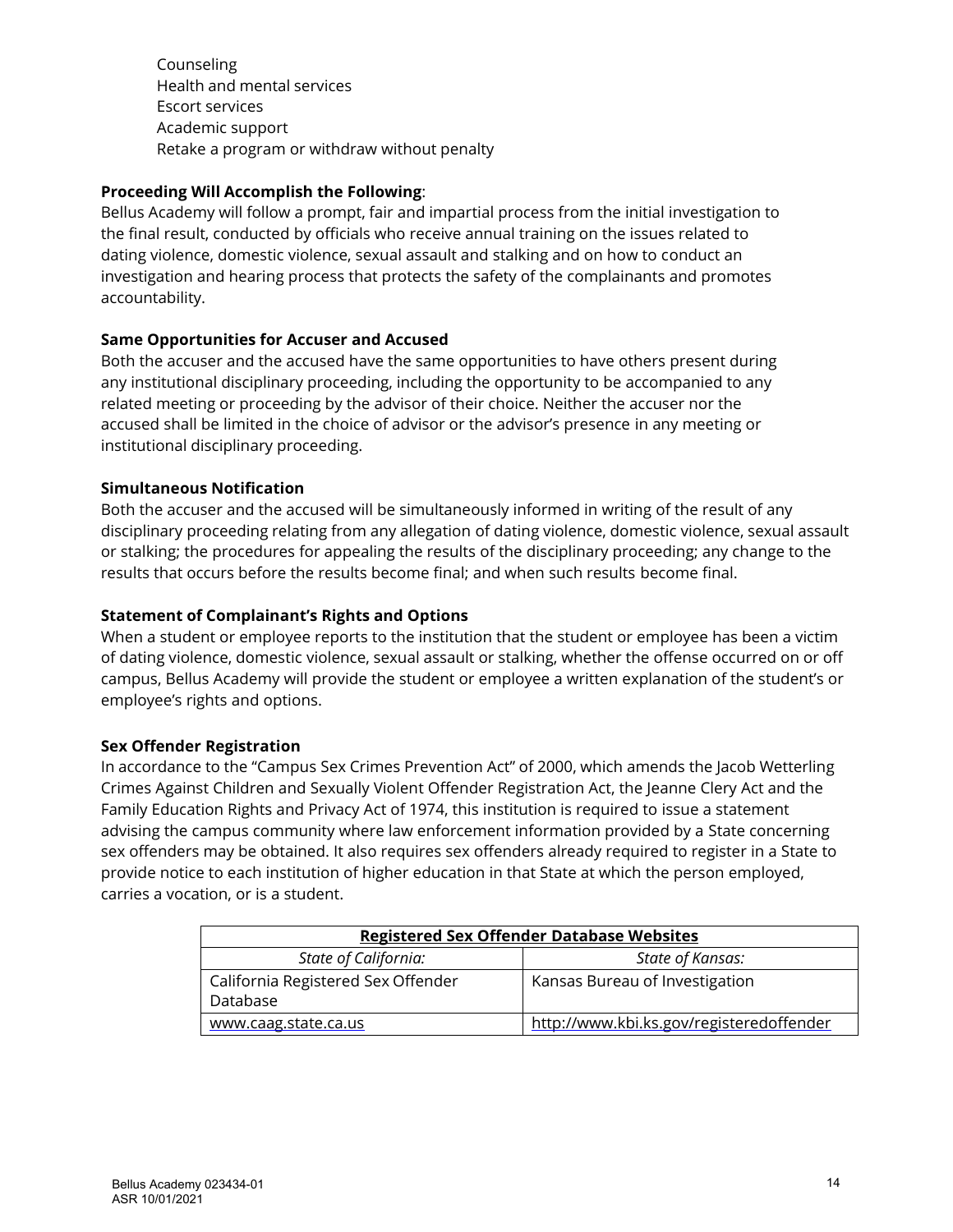# **ANNUAL SECURITY REPORT BELLUS ACADEMY CAMPUS CRIME STATISTICS October 1, 2021 1130 Westloop Pl. Manhattan, KS 66502**

Bellus Academy provides its students and employees an Annual Security Report. In accordance with the Crime Awareness and Campus Security Act of 1990, the school has gathered crime statistics from January 1, 2018 through December 31, 2020. Included below are reportable criminal offenses and violations that occurred on campus and/or public property. "On campus" is defined as buildings or property owned or controlled by the institution within the same reasonably contiguous geographic area and used by the institution in a manner related to the institution's educational purpose. "Public property" is defined as property that is located within the same reasonably contiguous geographic areas of the campus, like a sidewalk, street or public parking lot, that is adjacent to a facility owned or controlled by the institution for purposes related to the institution's educational purposes. The academy does not have any non-campus buildings or property. The campus security policy is available for review or copy during normal business **hours by submitting a request to the Academy Director or Manager or online at www.bellusacademy.edu.**

| <b>Offense</b>                    | On Campus Property - 1130 Westloop<br>Pl., Manhattan, KS 66502 |             |      |  | <b>On Public Property</b> |             |              |  |  |
|-----------------------------------|----------------------------------------------------------------|-------------|------|--|---------------------------|-------------|--------------|--|--|
|                                   | 2018                                                           | 2019        | 2020 |  | 2018                      | 2019        | 2020         |  |  |
| Murder/non-negligent manslaughter | $\mathbf 0$                                                    | $\mathbf 0$ | 0    |  | 0                         | $\mathbf 0$ | $\mathbf 0$  |  |  |
| Negligent manslaughter            | $\mathbf 0$                                                    | $\mathbf 0$ | 0    |  | 0                         | $\mathbf 0$ | $\mathbf 0$  |  |  |
| Rape                              | $\mathbf 0$                                                    | 0           | 0    |  | 0                         | 0           | 0            |  |  |
| <b>Fondling</b>                   | $\mathbf 0$                                                    | 0           | 1    |  | $\mathbf{1}$              | $\mathbf 0$ | $\mathbf{1}$ |  |  |
| Incest                            | $\mathbf 0$                                                    | $\mathbf 0$ | 0    |  | 0                         | $\mathbf 0$ | $\mathbf 0$  |  |  |
| <b>Statutory Rape</b>             | $\mathbf 0$                                                    | $\mathbf 0$ | 0    |  | 0                         | $\mathbf 0$ | $\mathbf 0$  |  |  |
| <b>Robbery</b>                    | $\mathbf 0$                                                    | $\pmb{0}$   | 0    |  | 0                         | $\pmb{0}$   | $\pmb{0}$    |  |  |
| <b>Aggravated assault</b>         | 0                                                              | 0           | 0    |  | 0                         | 1           | 0            |  |  |
| <b>Burglary</b>                   | $\mathbf 0$                                                    | $\mathbf 0$ | 0    |  | 0                         | $\mathbf 0$ | $\mathbf{1}$ |  |  |
| Motor vehicle theft               | $\mathbf 0$                                                    | 0           | 0    |  | 0                         | 1           | $\mathbf{1}$ |  |  |
| <b>Arson</b>                      | 0                                                              | 0           | 0    |  | 0                         | $\mathbf 0$ | $\mathbf 0$  |  |  |

| <b>Hate Crimes</b>                | On Campus Property - 1130 Westloop<br>Pl., Manhattan, KS 66502 |      |             |  | On Public Property (Combined Data) |             |          |
|-----------------------------------|----------------------------------------------------------------|------|-------------|--|------------------------------------|-------------|----------|
|                                   | 2018                                                           | 2019 | 2020        |  | 2018                               | 2019        | 2020     |
| Murder/non-negligent manslaughter | 0                                                              | 0    | 0           |  | 0                                  | 0           | 0        |
| Rape                              | 0                                                              | 0    | 0           |  | 0                                  | 0           | 0        |
| <b>Fondling</b>                   | 0                                                              | 0    | 0           |  | 0                                  | 0           | $\Omega$ |
| Incest                            | 0                                                              | 0    | 0           |  | 0                                  | 0           | 0        |
| <b>Statutory Rape</b>             | 0                                                              | 0    | $\mathbf 0$ |  | 0                                  | $\mathbf 0$ | 0        |

a kacamatan ing Kabupatén Kabupatén

Bellus Academy 023434-01 ASR 10/01/2021